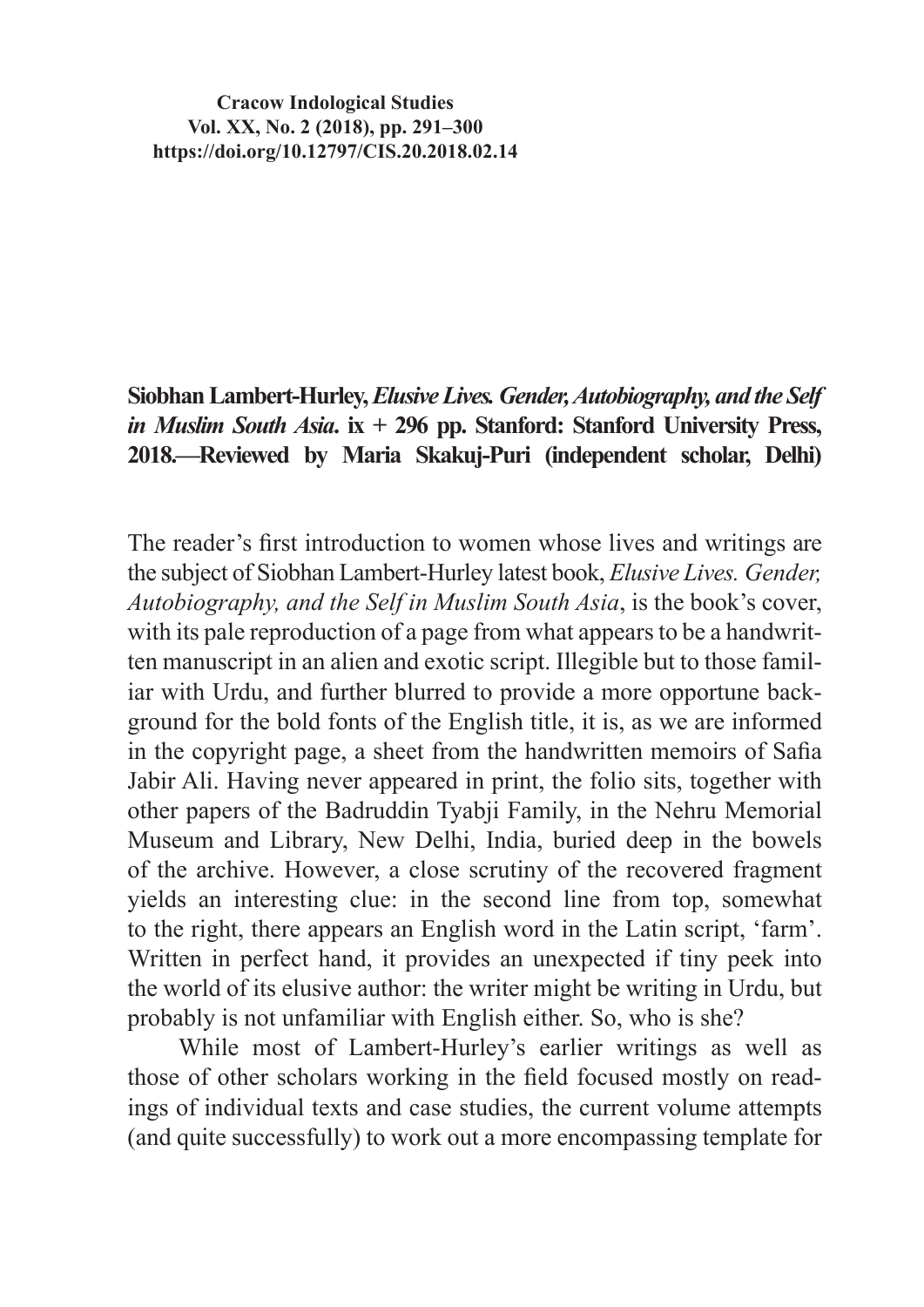reading women's autobiographies in Muslim South Asia, starting with the question: " $($ ...) what does it mean to write autobiography in a cultural context that idealizes women's anonymity?" $(7)$ . The book opens with an introduction titled "The Ultimate Unveiling", which briefly reviews work done on autobiography in South Asia  $(3-8)$ ; outlines the methodology employed and the themes to be discussed in subsequent chapters; defines how the South Asian Muslim women are constituted as a group and a category for the purpose of this enquiry  $(8)$ ; situates Muslim autobiography and its study within the writing on autobiography in general (13–16); discusses the issue of historicizing autobiography but also treating autobiographical writings as "(…) acts of self-presentation"  $(16-19)$ ; and proposes to look beyond authors and texts to the " $(...)$ collectivities to which women in Muslim South Asia belonged" (19–25). The introduction ends with a brief scrutiny of the autobiographical sample (25–27). All together the sample is very impressive, consisting of some 200 pieces of autobiographical writings (27) in languages such as Urdu, English, Hindi, Bengali, Gujarati, Marathi, Punjabi and Malayalam (6), and is drawn from the archives of India, Pakistan and Bangladesh.

The main body of research is presented in five chapters, each of them attempting to answer one of the questions posed in the introduction: *what*, *who*, *where*, *how*, *why*, (21–23) and closes with a section devoted to concluding remarks. The first chapter titled "Life/History/Archive" is a slightly reworked version of an earlier article<sup>2</sup> and begins with the author narrating her own journey into the archive, right from  $\cdot$ ...) exploration of the colonial archive par excellence, the British Library in London", (31) to forays into the archives in India, Pakistan and Bangladesh, both the institutional and the private, with "the home,

<sup>1</sup> All page numbers refer to the current edition. The transcription of vernacular words in quotations follows the original text.

Lambert-Hurley, S. 2013. Life / history / archive: Identifying Autobiographical Writing by Muslim Women in South Asia. In: *Journal of Women's History*, 25(2): 61–84.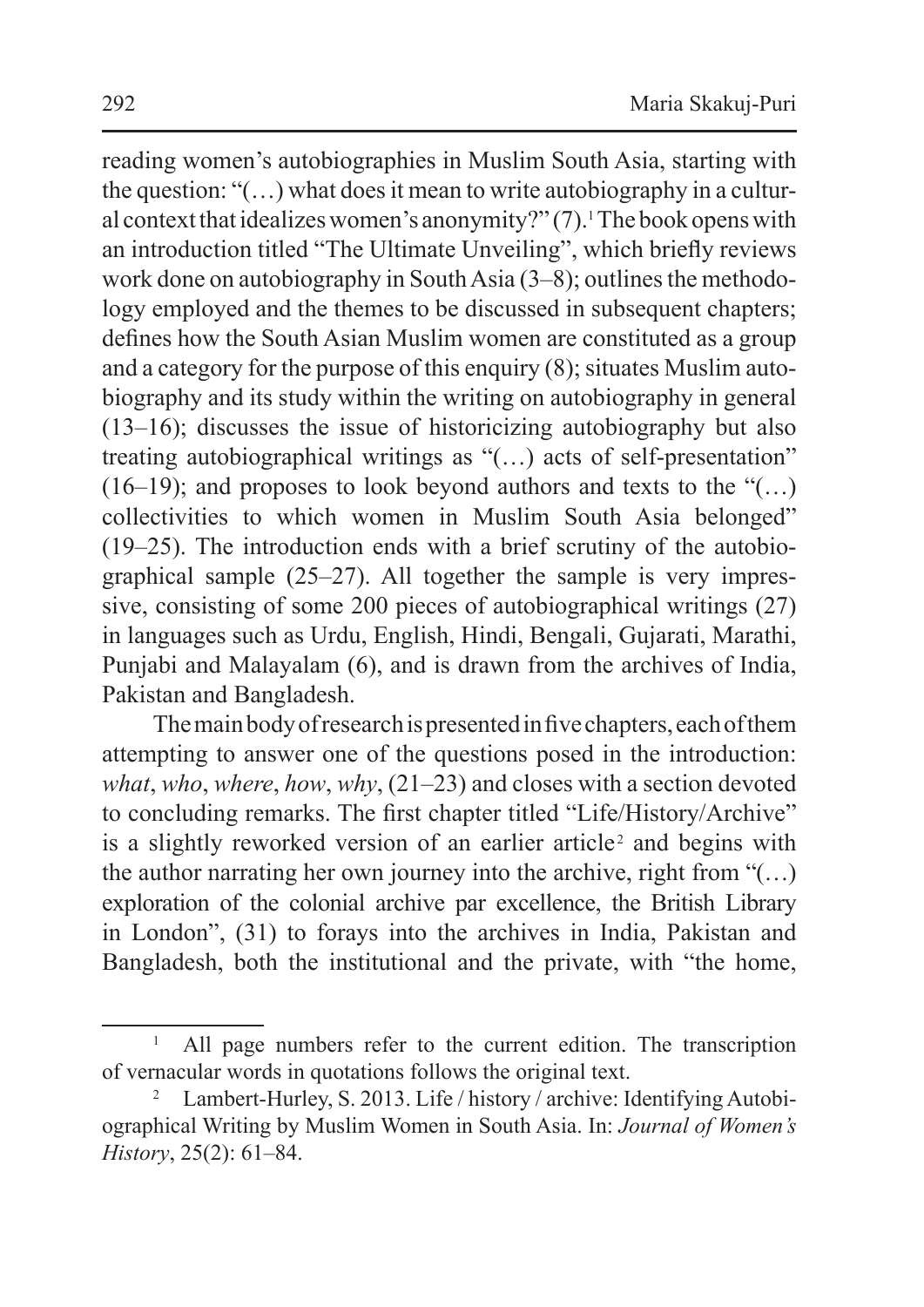the market, the street" (39) yielding optimal results. Having …collected literally hundreds of books, manuscripts, articles, and words relevant to this study of autobiographical writing—whether called "autobiography" or "memoir", *ap biti*, *biti kahani*, or *khud navisht*, *atmakatha* or *atma jibani*, or, in more specific forms, *roznamcha* or *safarnama*… (55)—the author confesses that it was " $(...)$  a constant problem [...] how to fit these real-life historical sources into the theoretical boxes dreamt up by academics usually within the context of a Euro-American literary tradition" (55). However, she makes her choice and draws a line "at the constructed life: no novels, but more autobiographical biographies and the bibliographical autobiographies; the autobiographical fragment; the written-made-oral (including some film), but not the oral-made-written; the published "diary book," but not diaries or letters; the spiritual, but not the ghosted; and the travelogue when relevant (...)" (55). Similarly excluded are "(…) diasporic memoirs, particularly where authors are second-generation immigrants or more" (13). As the texts constituting the sample vary in many ways, some being unpublished manuscripts while others having seen the light of day in journals, books or occasional publications, Lambert-Hurley proposes to use the term "(…) autobiographical writings" (55) to describe them best.

Her material or the *what* thus defined, Lambert-Hurley moves on to the next stage and to the second chapter, "The Sociology of Authorship", where she introduces her authors (the *who*) and contextualises the milieu in which they lived and wrote, with special attention to the social and cultural background, and factors such as literacy (especially female literacy) and education (57–59, 67–75), class and status (59–67), occupation (75), etc. On the basis of the last, she groups her authors into discrete groups: courtly women (77), educationalist (78), writers (83), politicians (87), performers (89), concluding, that "most Muslim women who produced autobiographical writings in the modern period and even before belonged to one (or more) of five main groupings" (91). A few others were apparently 'more difficult to categorize, but still had unusual or high-profile jobs'(91). This last, mixed bag group thus comprises a high-level functionary of an international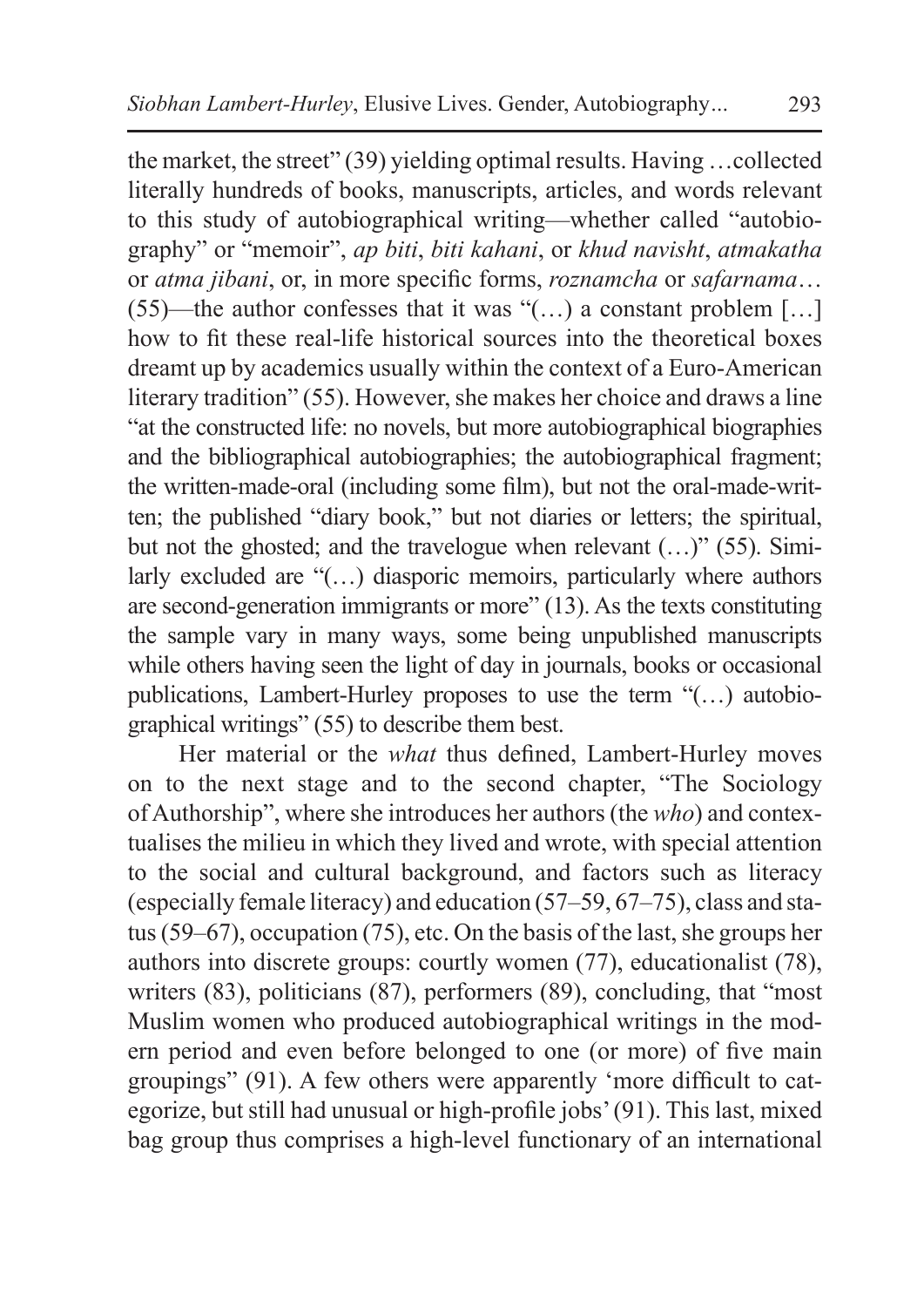institution (UNICEF) in Bangladesh; a doctor-turned-social activist in Pakistan, and two prostitutes: Piro, from the 19<sup>th</sup>-century Punjab, and Nalini Jameela, from present-day Kerala.

As the space where the autobiographical writings are/were crafted is of utmost interest, especially in the case of women's writing, the third chapter offers "The Autobiographical Map" or the *where*. Starting with Virginia Woolf's assertion that …to write fiction, a woman needed "a room of one's own…" (98), the author concedes that …it is difficult to know, in physical terms, to what extent this ideal was achieved by Muslim women writing autobiography, if not fiction, in South Asia… (98) and admits that "(…) only occasionally will an author offer a glimpse into the specific space in which she crafts her life story" (97). Close reading of the text (be it in a manuscript or printed form) followed by a diligent consideration of the paratexts attending it, e.g. authorial prefaces or notes in the case of published works, editorial introductions, interviews and personal communications pertaining to the writing/translating/editing/publishing the text, the material form of the text and the visuals accompanying it, and so on, are, in Lambert-Hurley's view, indispensable to understanding the staging of written lives and the persons hiding behind them. To this end she meticulously maps the authors in "(…) regional, local, and religious terms in an attempt to understand how specific locations may have stimulated autobiographical production" (98). On the basis of the sample certain conclusions are then drawn—with certain regions (e.g. Bangladesh) and certain urban locations (Delhi, Bhopal, Hyderabad, Mumbai) exhibiting greater density of Muslim women's autobiographical writings than others—which conclusions might be yet modified when more texts are brought within the purview of the study, with definitely many more being out there. An accomplished historian with many years of work in the archive behind her, Lambert-Hurley concedes: "(…) I am under no illusion that my source base is complete, or even as comprehensive as it ought to be" (25) for 'to recover historical material from private collection—to make the home, the street, the market into an archive is not a straightforward or systematic process' (25) and "(…) [A]s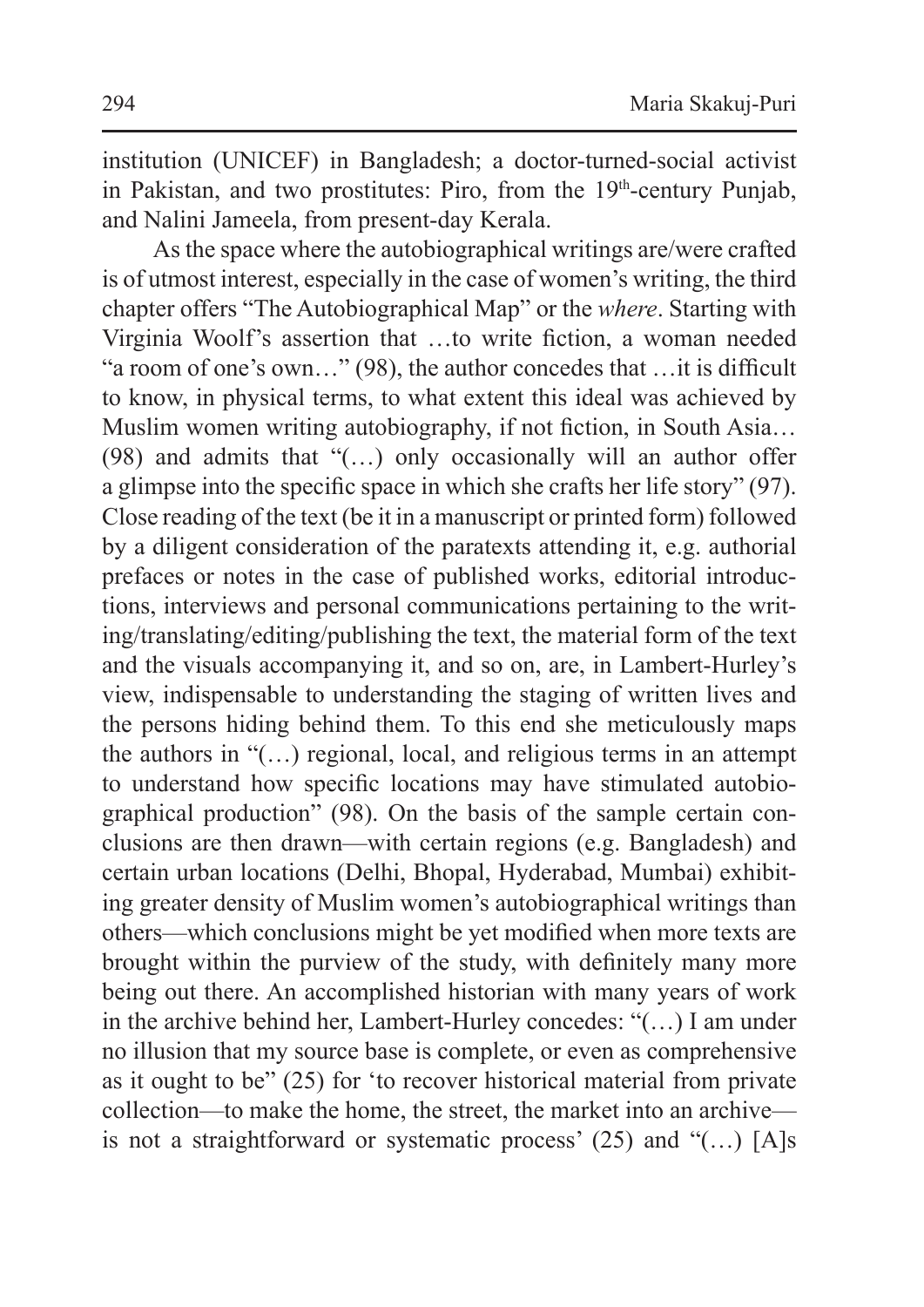a result, it is possible that the socioeconomic and geographical clustering that I discuss in chapters 2 and 3 may reflect research context as much as historical production" (25). At the moment Lambert-Hurley's impressive study provides a perfect grid onto which more data can be added with time, if and when located.

The question of the *how* is approached in the fourth chapter, "Staging the Self", which treats of "(…) the lives and afterlives of texts". In the first section, Lambert-Hurley analyses the process of production of a piece of autobiographical writing, starting with the manuscript (assumedly "(…) the most unmediated form of autobiographical production", 127), then moving on to texts published in journals or magazines (right from the time of the proliferation of printing in the  $19<sup>th</sup>$  century and the appearance of first magazines for women in the vernaculars and in English), else published in book form. As "(...) few memoirs are untarnished by outside interference" (47), she carefully considers the role of the mediators—editors, co-writers, translators, publishers, and other facilitators—on the final outcome.

Of great interest to any scholar isthe second section of the chapter, a case study which scrutinizes the four iterations of Begum Khurshid Mirza's autobiography. Reading like a piece of detective work, the analysis is worth recounting briefly. The manuscript of the autobiography in question first saw the light of day as "(…) a nine-part serial in the *Herald*, a monthly English-language publication from Karachi, in 1982–1983" (139) during the lifetime of the author. Later, in 2003, "(…) the entries were brought together in a poorly circulated Pakistani book edition attributed to Lubna Kazmi" (139), Begum Khurshid Mirza's daughter. A year later, this very book provided the basis for the 2004 edition published by Zubaan and edited (anew) by Lubna Kazmi. The comparison of the three published versions with the "(…) typed original complete with later editorial markings" (139), given to Lambert-Hurley by the author's daughter, provided a unique opportunity to follow manuscript's metamorphoses into a printed text, or texts. While "(…) the material forms of the four versions" (142) are apparently very different, the written content varies less though there is a distinct,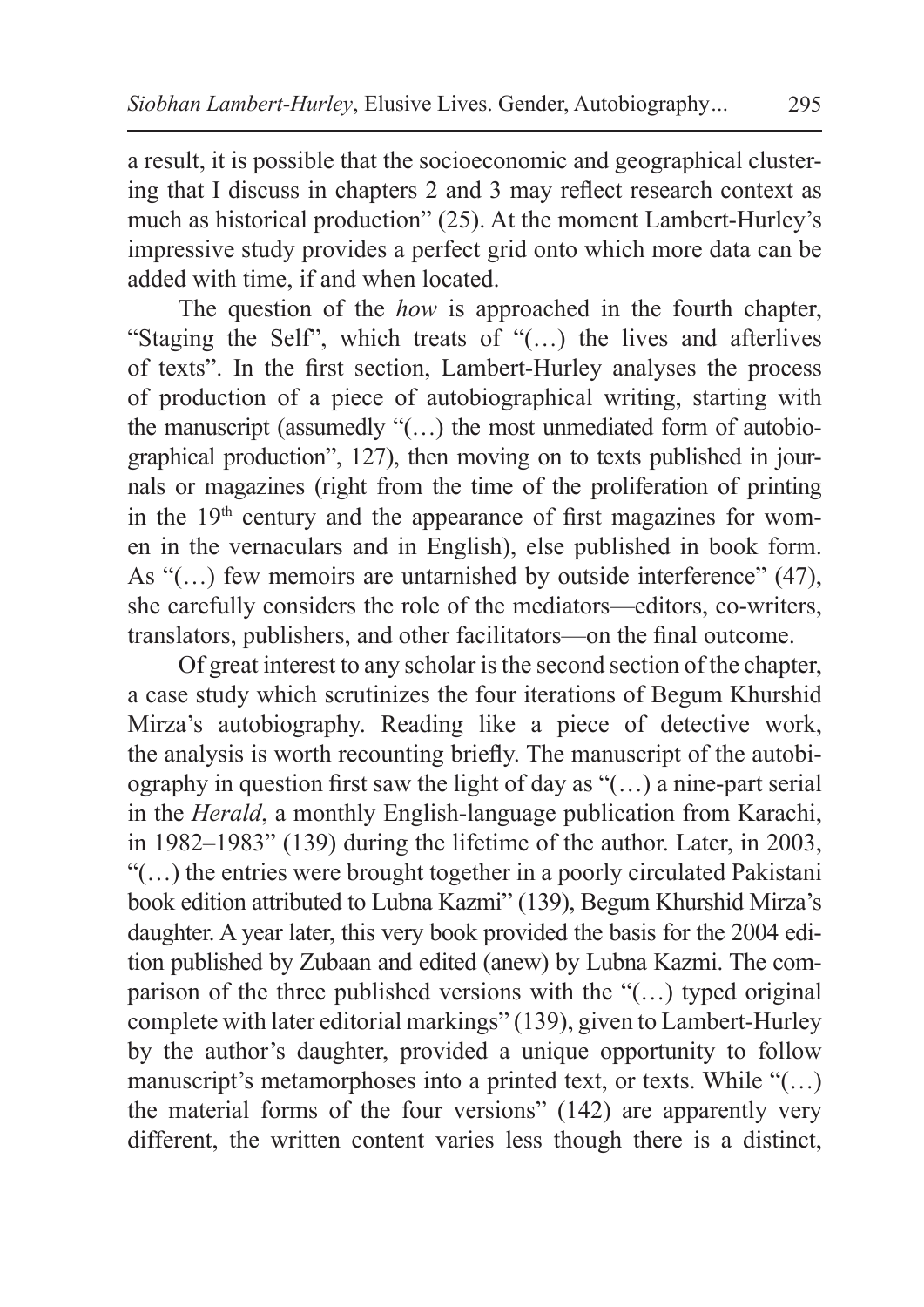underlying editorial consideration in preparing each version for its intended audience. For example, the choice of photographs accompanying the text in Pakistan (both in the magazine and the book) is different than in the text published in India, where the author's Aligarh connection is foregrounded at the expense of her later life as an actress in Pakistan.We further learn that the titles of all the three publications are different as well: the serialized version was published as "The Uprooted Sapling", while the books appeared as *The Making of a Modern Woman: Begum Khurshid Mirza, 1918–1989* (in Pakistan) and *A Woman of Substance: The Memoirs of Begum Khurshid Mirza* (in India), the Pakistani book selling its author as a modern woman in an Islamic society, and the Indian book, downplaying her Muslim identity as merely incidental and focusing on her family roots (pre-Partition Indian) and her personal achievements. Of utmost interest to the scholar of women's autobiography is Lambert-Hurley's investigation of the  $\lq($ ...) penciled marginalia on the original manuscript $\lq$ (145) which apparently resulted in additional material being inserted into the book—among others, a chapter on Rashid Jahan (1905–1952), the author's eldest sister and a well-known Urdu writer. The jottings were traced back, as narrated by Lambert-Hurley, to Gail Minault, a feminist historian, "(...) who confirmed her role as an early reader of the book manuscript" (145). With Lubna Kazmi further owning up, in the preface to the 2004 edition, to having added a number of chapters to her mother's autobiography to fill in the gaps, all written in the first person (thus taking over her mother's voice), Lambert-Hurley suggests that the case of Begum Khurshid Mirza's autobiography is "(…) especially useful  $(...)$  in showing how the author's identity and assumptions as a Pakistani actress, wife, and mother could be overwritten by a protective family, a feminist editor, and an Indian press keen to tailor her interests, perspectives, emotions, and sexuality to their own expectations" (23). So much for the veracity of autobiographical writing in print and academic impartiality and detachment.

The last, fifth chapter, "Autobiographical Genealogies", addresses the matter of possible motives for putting one's story in writing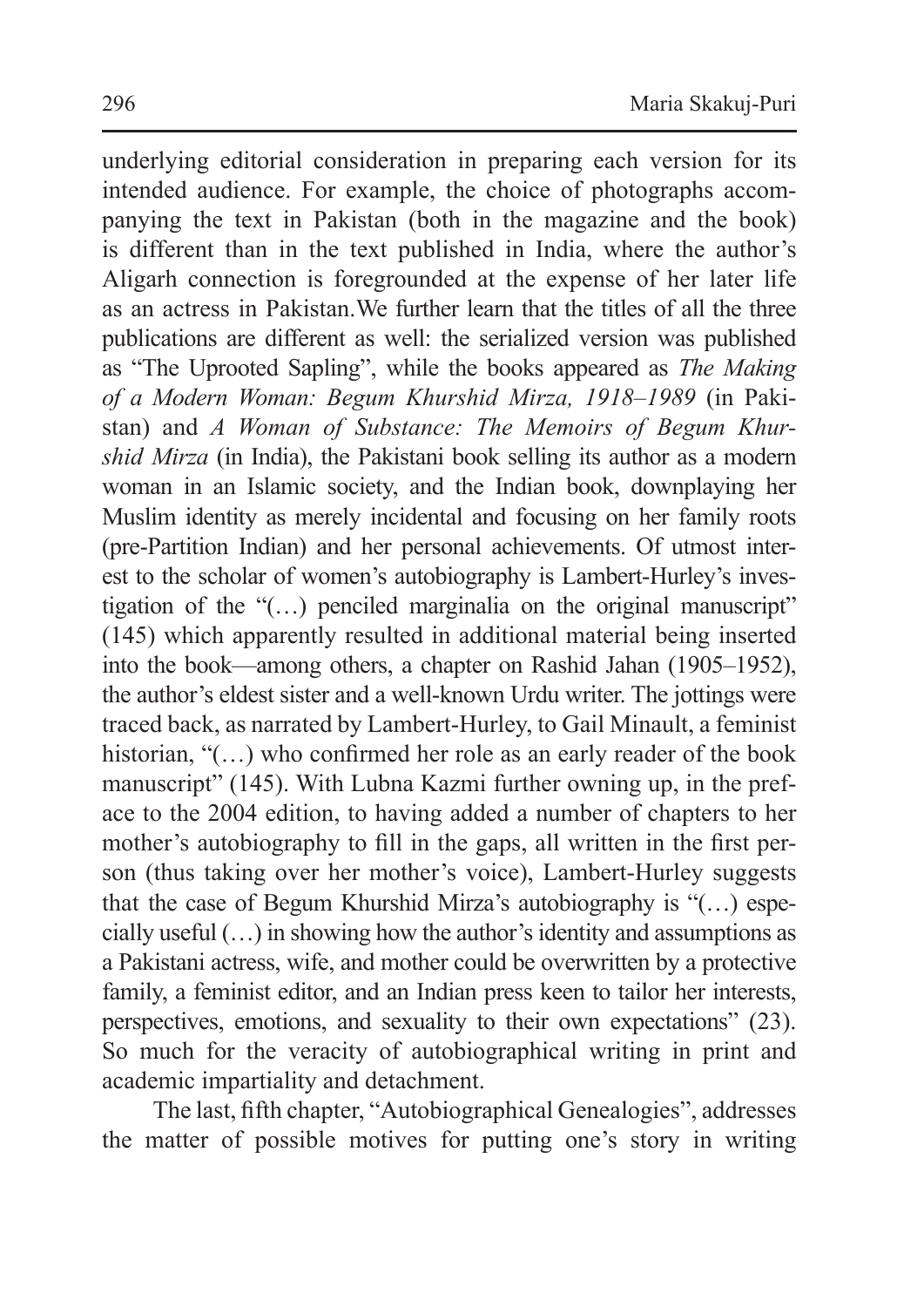or the *why*. "Particularly striking when considering autobiographical writings in Muslim South Asia as a body of literature are the kinship links between writers" (155) notes Lambert-Hurley right at the start of this chapter and recalls the case of Bhopal, where "(…) five generations of royal women (…) produced autobiographical writings (…) over nearly a century and a half" (155). Referring to these and other, similar 'autobiographical genealogies', involving both women and men in large extended families, Lambert-Hurley submits that "(…) family models could inspire but also structure autobiographical outputs" (156–157). To test the proposition she uses " $\dots$ ) a closed case study—of one family in which the cultural milieu was largely shared—to examine how autobiography's form, style, and content may have been contingent on gender and time" (157). What follows is a brilliant analysis of the Tyabji family autobiographical tradition, right from the writings of its founder, Tyabjee Bhomeeah, in the second half of the 19th century, to those of Laila Tyabji and Sohaila Abdulali today. In Lambert-Hurley's view, 'the Tyabji clan case study offers a unique opportunity to interrogate theoretical frames applied by gender theorists to autobiographical writings' (185) with Jelinek's<sup>3</sup> "'difference' model'" (185) singularly apt as the starting point for contrasting female and male narratives works here, namely, men purportedly narrating "success stories" and women emphasizing the personal and the domestic (185); women partial to the "disconnected" and the "fragmentary", and men to 'linearity and cohesion in their construction of the self' (185). But what, to Lambert-Hurley's mind, undoubtedly defines "(…) the available autobiographical canon of this extended family throughout" is " $(...)$ a strong sense of identification with the Tyabji clan itself: a collectivity that certainly did not erase or even subsume the self, but actually provided a frame-

work within which to articulate individual expression" (185). The short, closing Coda, "Unveiling and its Attributes", starts with the sentence: "[T]o unveil suggests a dramatic and daring act" (189)

<sup>3</sup> Jelinek, E. (ed.). 1980. *Women's Autobiography: Essays in Criticism.* Bloomington: Indiana University Press.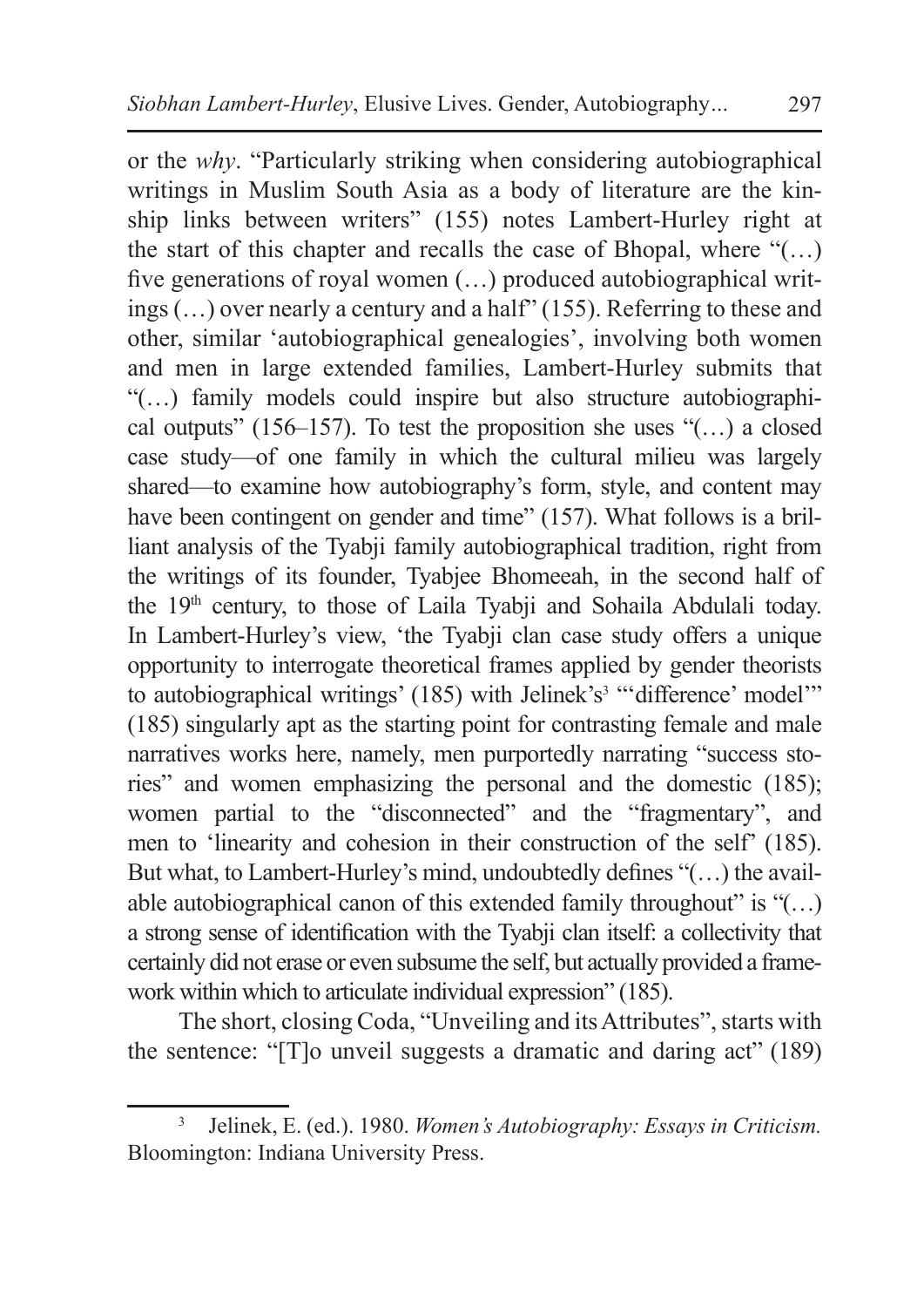alluding thus to "(…) established historical narrative of Muslim women's feminism" (189). However, discarding the veil, observes Lambert-Hurley, does not necessarily "unveil one's voice" (7) and "(...) words may be veiled even when bodies are not" (192). Trying "(…) to recover, decipher, and unravel the specific codes and contexts that have enabled and structured articulation of a gendered self in Muslim South Asia" (193) one must learn to be attentive to silences, read between the lines and recognize the strategies employed by Muslim women to voice the self see the travel diary (or a hajj narrative) as a useful cover for recounting personal experience (38); or a lecture and its text subsequently published in a magazine or a pamphlet as a way of putting woman's practical knowledge and/or expertise on equal footing with man's, and so on—and further embed (and legitimize) their discourse.

Without doubt *Elusive Lives. Gender, Autobiography, and the Self in Muslim South Asia* is an extremely readable, brilliantly structured and well researched scholarly contribution written with great commitment, and of great importance to all who study autobiography, especially women's autobiography, in South Asia. Narrowing the case, as it may be here, by its Muslim focus, it provides in fact a clear and very functional template for reading large samples of texts in a certain way and can be used successfully in other linguistic and cultural contexts as well.

It would be interesting to see the present sample enlarged further by a body of recent or less well known, earlier autobiographical writings from Pakistan (which could provide a large number of texts written in a Muslim-majority environment and thus maybe not so focused on falling back on community-oriented and/or religious identity to legitimize itself), maybe even from Sri Lanka with its tiny Muslim minority (to see how that context shapes the gendered self), or for that matter, India, but maybe with an eye for texts not linked so obviously to urban centres or the well-known families of articulate authors; else produced by younger authors born in independent India and with a different historical background, maybe even from the periphery, from Kashmir or Assam.